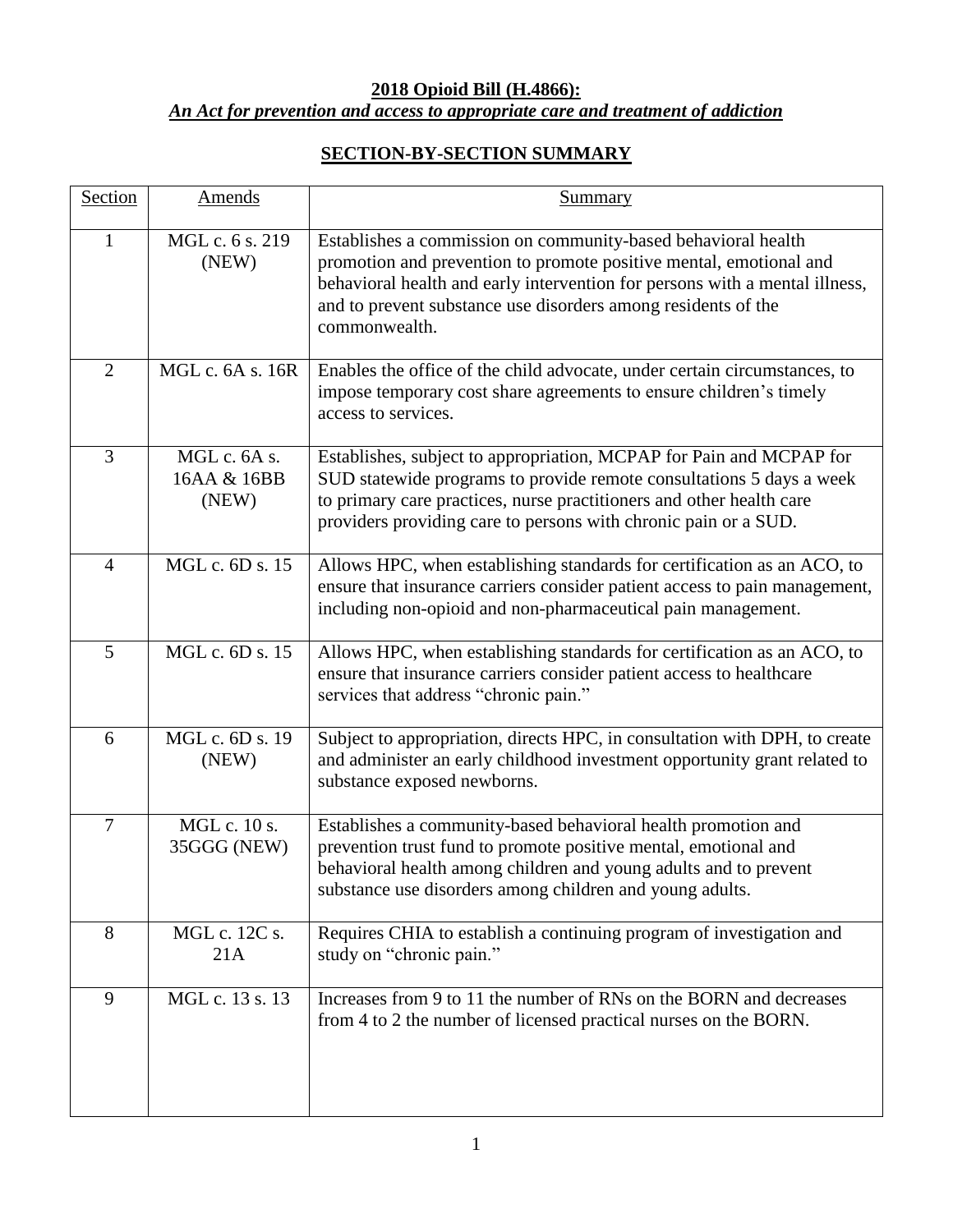| 10 | MGL c. 13 s. 13                     | Requires the BORN to include 3 representatives with expertise in nursing<br>education whose graduates are eligible to write nursing licensure<br>examinations: 1 representative from pre-licensure level, 1 representative<br>from graduate level and 1 representative from post-graduate level. |
|----|-------------------------------------|--------------------------------------------------------------------------------------------------------------------------------------------------------------------------------------------------------------------------------------------------------------------------------------------------|
| 11 | MGL c. 13 s. 13                     | Requires the BORN to include 1 RN currently providing direct care to<br>patients with a SUD, 1 RN currently providing direct care to patients in an<br>outpatient, community-based, behavioral health setting, and 1 RN<br>currently providing direct care to patients living with chronic pain. |
| 12 | MGL c. 13 s. 13                     | Requires the BORN to include licensed practical nurses from at least 2 of<br>the following 3 settings: long-term care, acute care, and community health<br>settings.                                                                                                                             |
| 13 | MGL c. 18C s. 2                     | Technical edit.                                                                                                                                                                                                                                                                                  |
| 14 | MGL c. 18C s. 2                     | Allows the office of the child advocate to impose temporary cost share<br>agreements, as necessary, to ensure children's timely access to services.                                                                                                                                              |
| 15 | MGL c. 19 s. 19                     | Revises DMH facility licensure provisions.                                                                                                                                                                                                                                                       |
| 16 | MGL c. 19 s. 19                     | Revises DMH facility licensure provisions.                                                                                                                                                                                                                                                       |
| 17 | MGL c. 19 s. 19                     | Revises DMH facility licensure provisions related to demonstrated need<br>standards for new facility license – to include capacity to care for those<br>with co-occurring SUD and mental illness.                                                                                                |
| 18 | MGL c. 19 s. 19                     | Revises DMH facility licensure provisions.                                                                                                                                                                                                                                                       |
| 19 | MGL c. 19 s. 19                     | Revises DMH facility licensure provisions.                                                                                                                                                                                                                                                       |
| 20 | MGL c. 19 s. 25<br>(NEW)            | Subject to appropriation, establishes a center for police training in crisis<br>intervention to serve as a source for cost-effective, evidence-based mental<br>health and substance use crisis response training programs for municipal<br>police and other public safety personnel.             |
| 21 | MGL c. 29 s.<br>2RRRR               | Allows a sheriff of a house of correction that contracts with DPH to<br>participate in the state's naloxone bulk purchasing program.                                                                                                                                                             |
| 22 | MGL c. 32A s.<br>17M                | Replaces "substance abuse" with "substance use disorder."                                                                                                                                                                                                                                        |
| 23 | MGL c. 32A s.<br>17N                | Replaces "substance abuse" with "substance use disorder."                                                                                                                                                                                                                                        |
| 24 | MGL c. 32A s.<br>17P & 17Q<br>(NEW) | Prohibits GIC double-billing of a patient who fills the rest of a<br>prescription after partial fill. Requires GIC insurance plans to offer access<br>to and coverage for a broad range of pain management services.                                                                             |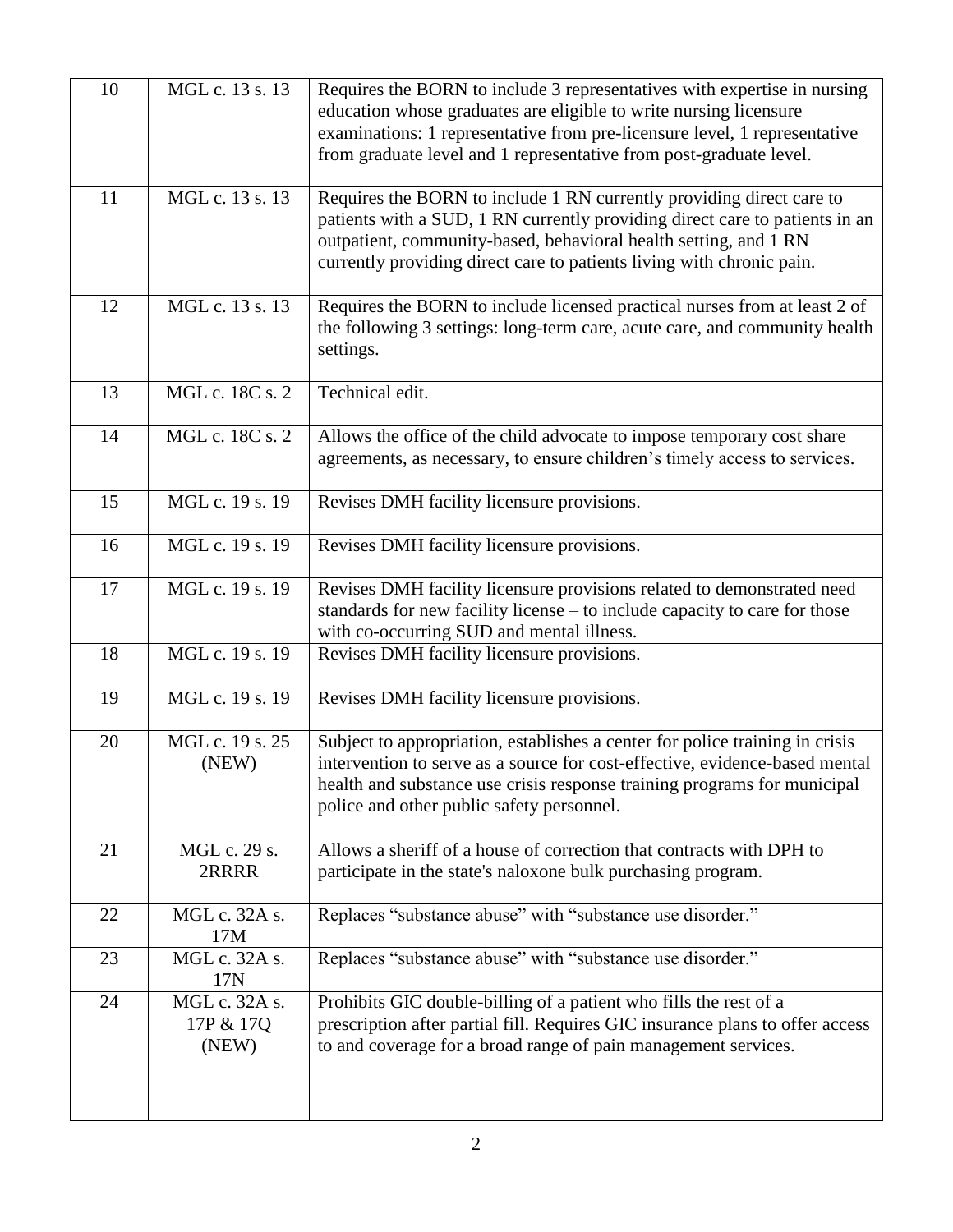| 25 | MGL 71 s. 97                           | Allows students in high school or students over the age of 14 to request<br>confidentiality for disclosure of their responses to school SUD screening,<br>regardless of parental or guardian consent.                                                                             |
|----|----------------------------------------|-----------------------------------------------------------------------------------------------------------------------------------------------------------------------------------------------------------------------------------------------------------------------------------|
| 26 | MGL c. 94C s. 1                        | Defines "electronic prescriptions."                                                                                                                                                                                                                                               |
| 27 | MGL c. 94C s. 8                        | Provisions related to requiring electronic prescribing for all controlled<br>substance prescriptions.                                                                                                                                                                             |
| 28 | MGL c. 94C s. 17                       | Provisions related to requiring electronic prescribing for all controlled<br>substance prescriptions.                                                                                                                                                                             |
| 29 | MGL c. 94C s. 17                       | Allows DPH, in emergency situations, to dispense written or oral<br>prescriptions, regardless of the electronic prescription mandate.                                                                                                                                             |
| 30 | MGL c. 94C s. 17                       | Provisions related to requiring electronic prescribing for all controlled<br>substance prescriptions.                                                                                                                                                                             |
| 31 | MGL c. 94C s. 18                       | Updates the partial fill law.                                                                                                                                                                                                                                                     |
| 32 | MGL c. 94C s.<br>19B & 19B1/2<br>(NEW) | Directs DPH to issue a statewide naloxone standing order, authorizing the<br>dispensing of naloxone in the Commonwealth by any licensed pharmacist.<br>Allows municipalities and non-municipal public agencies to exchange<br>unused unexpired Narcan or other opioid antagonist. |
| 33 | MGL c. 94C s. 20                       | Provisions related to requiring electronic prescribing for all controlled<br>substance prescriptions.                                                                                                                                                                             |
| 34 | MGL c. 94C s. 21                       | Provisions related to requiring electronic prescribing for all controlled<br>substance prescriptions.                                                                                                                                                                             |
| 35 | MGL c. 94C s. 21                       | Provisions related to requiring electronic prescribing for all controlled<br>substance prescriptions.                                                                                                                                                                             |
| 36 | MGL c. 94C s. 22                       | Provisions related to requiring electronic prescribing for all controlled<br>substance prescriptions.                                                                                                                                                                             |
| 37 | MGL c. 94C s. 22                       | Updates the partial fill law.                                                                                                                                                                                                                                                     |
| 38 | MGL c. 94C s. 23                       | Provisions related to requiring electronic prescribing for all controlled<br>substance prescriptions.                                                                                                                                                                             |
| 39 | MGL c. 94C s. 23                       | Provisions related to requiring electronic prescribing for all controlled<br>substance prescriptions.                                                                                                                                                                             |
| 40 | MGL c. 94C s. 23                       | Provisions related to requiring electronic prescribing for all controlled<br>substance prescriptions.                                                                                                                                                                             |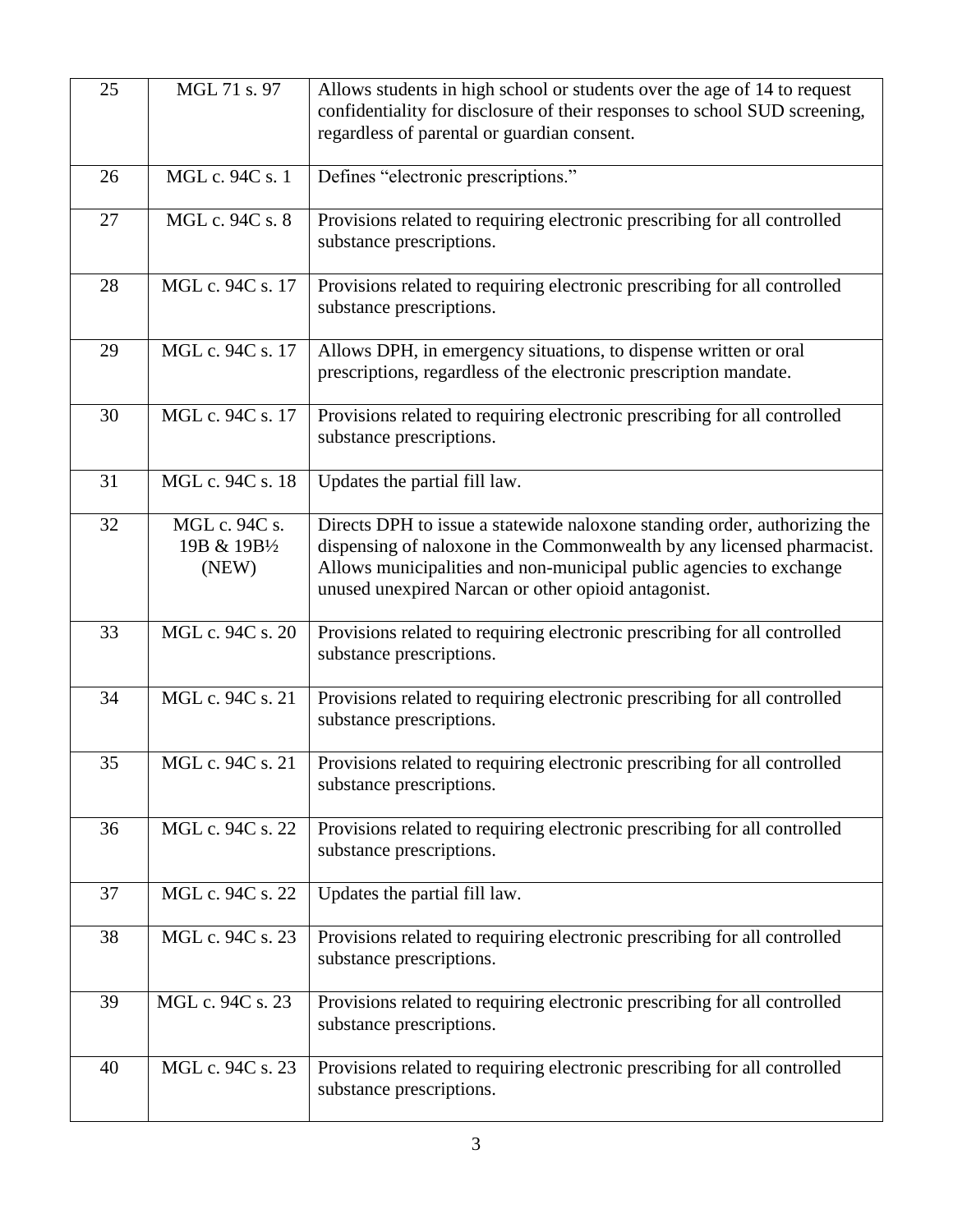| 41 | MGL c. 94C s.                           | Directs DPH to promulgate rules and regulations regarding the use of the                                                                                                                                                                                                                                                          |
|----|-----------------------------------------|-----------------------------------------------------------------------------------------------------------------------------------------------------------------------------------------------------------------------------------------------------------------------------------------------------------------------------------|
|    | 24A                                     | PMP by registered participants for prescriptions for benzodiazepine.                                                                                                                                                                                                                                                              |
| 42 | MGL c. 94C s.                           | Requires law enforcement or prosecutors to present a probable cause                                                                                                                                                                                                                                                               |
|    | 24A                                     | warrant before seeking PMP data related to an investigation.                                                                                                                                                                                                                                                                      |
| 43 | MGL c. 94C s.<br>24A                    | Technical edit.                                                                                                                                                                                                                                                                                                                   |
| 44 | MGL c. 94C s.<br>24A                    | Requires law enforcement or prosecutors to present a probable cause<br>warrant before seeking PMP data related to an investigation. Exempts<br>AG's Medicaid fraud control unit from warrant requirement for PMP data<br>only when it is related to a Medicaid fraud investigation of a practitioner,<br>pharmacist, or pharmacy. |
| 45 | MGL c. 94C s.<br>24A                    | Ensures practitioners can access PMP data directly through a secure<br>electronic medical record or similar software that enables automated<br>query and retrieval of PMP data to a practitioner. This data may be used<br>for the purpose of diagnosis, treatment or coordinating care to the<br>practitioner's patients only.   |
| 46 | MGL c. 94C s.<br>24A                    | Allows DPH to enter into agreements to permit health care facilities to<br>integrate secure software for electronic medical records for the purpose of<br>using PMP data to perform data analysis, compilation, or visualization,<br>for purposes of diagnosis, treatment or coordinating care of the<br>practitioner's patient.  |
| 47 | MGL c. 94C s. 27                        | Strikes the age 18 requirement to purchase hypodermic syringes or<br>hypodermic needles at a pharmacy for the administration of controlled<br>substances by injection.                                                                                                                                                            |
| 48 | MGL c. 94C s. 27                        | Strikes the age 18 requirement to purchase hypodermic syringes or<br>hypodermic needles at a pharmacy for the administration of controlled<br>substances by injection.                                                                                                                                                            |
| 49 | MGL c. 94C s. 32I                       | Strikes the age 18 requirement to purchase hypodermic syringes or<br>hypodermic needles at a pharmacy for the administration of controlled<br>substances by injection.                                                                                                                                                            |
| 50 | MGL c. 111 s.<br>$25J\frac{1}{2}$ (NEW) | Requires acute care hospitals with emergency departments (ED) and<br>satellite emergency facilities to be able to initiate MAT in the<br>ED/emergency facility.                                                                                                                                                                   |
| 51 | MGL c. 111 s.<br>51½                    | Defines "licensed mental health professional" as it relates to who can<br>perform the required SUD evaluation.                                                                                                                                                                                                                    |
| 52 | MGL c. 111 s.<br>$51\frac{1}{2}$        | Replaces "substance abuse" with "substance use disorder."                                                                                                                                                                                                                                                                         |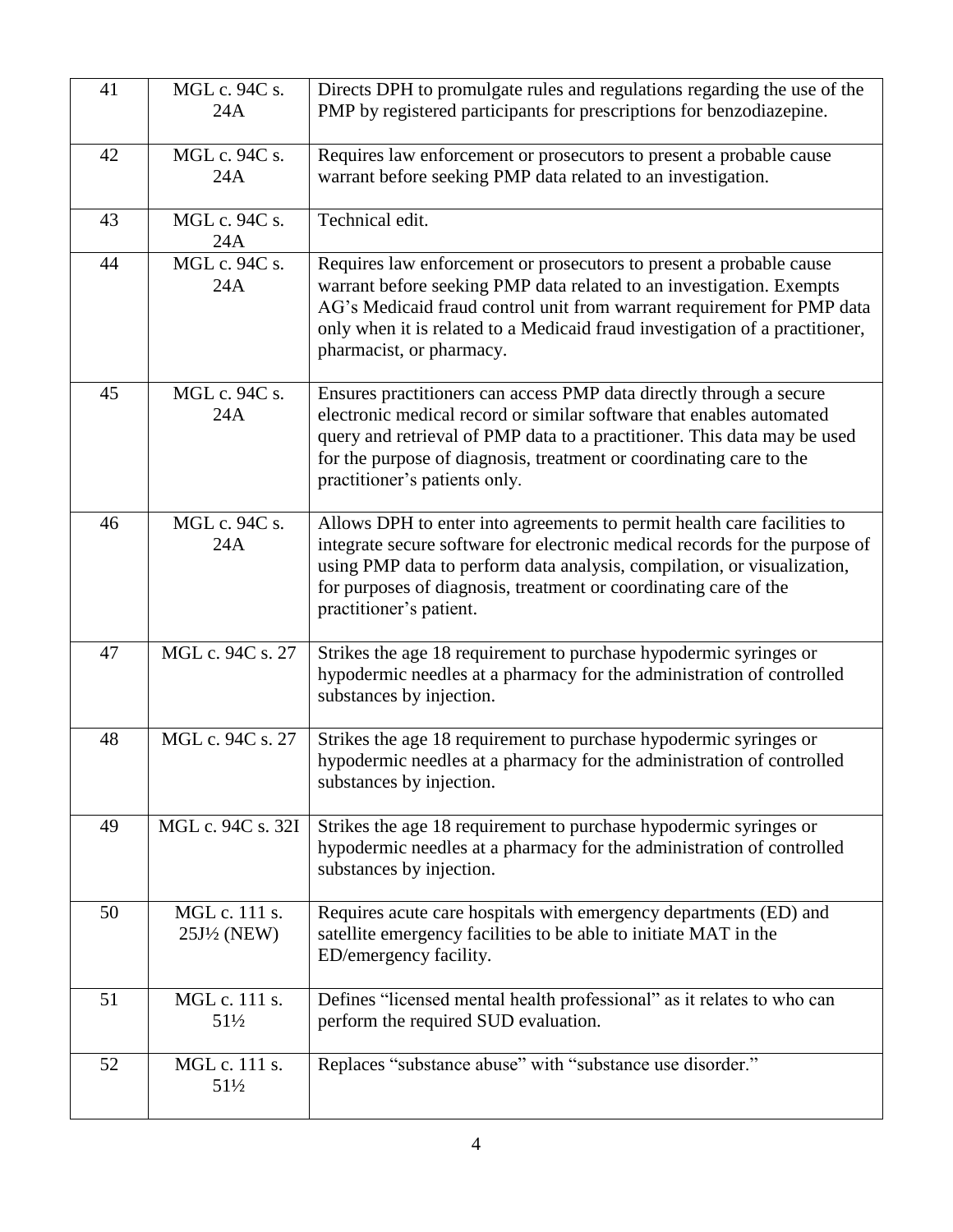| 53 | MGL c. 111 s.    | Clarifies that the required SUD evaluation can be conducted through an     |
|----|------------------|----------------------------------------------------------------------------|
|    | $51\frac{1}{2}$  | emergency services program as long as it is conducted by a licensed        |
|    |                  | mental health professional.                                                |
|    |                  |                                                                            |
| 54 | MGL c. 111 s.    | Replaces "opiate-related" with "opioid-related" (to include synthetic      |
|    | $51\frac{1}{2}$  | opioids like fentanyl and carfentanil).                                    |
|    |                  |                                                                            |
| 55 | MGL c. 111 s.    | Revises the language related to what happens in the emergency services     |
|    | $51\frac{1}{2}$  | setting after the required SUD evaluation to reflect the requirement in    |
|    |                  | new section 25J1/2 related to capacity to initiate MAT.                    |
|    |                  |                                                                            |
| 56 | MGL c. 111 s.    | Upon discharge of a patient treated for opioid-related overdose, requires  |
|    | $51\frac{1}{2}$  | recording in the electronic patient record not only the occurrence of the  |
|    |                  | overdose, but also the SUD evaluation. Also requires that the SUD          |
|    |                  | evaluation be directly accessible by other health care providers.          |
|    |                  |                                                                            |
| 57 | MGL c. 111 s.    | With Section 96, eliminates a duplicative hospital report to DPH.          |
|    | $51\frac{1}{2}$  |                                                                            |
| 58 | MGL c. 111E s. 1 | Defines "commissioner" as the commissioner of DPH.                         |
| 59 | MGL c. 111E s. 1 | Defines "original license" for the DPH facility licensure provisions.      |
|    |                  |                                                                            |
| 60 | MGL c. 111E s. 7 | Replaces multiple references to "division" (of drug rehabilitation) with   |
|    |                  | "department" (of public health) as it relates to DPH facility licensure.   |
|    |                  |                                                                            |
| 61 | MGL c. 111E s. 7 | Revises DPH facility licensure provisions.                                 |
|    |                  |                                                                            |
| 62 | MGL c. 111E s. 7 | Revises DPH facility licensure provisions.                                 |
|    |                  |                                                                            |
| 63 | MGL c. 111E s. 7 | Revises DPH facility licensure provisions related to demonstrated need     |
|    |                  | standards for new facility license – to include capacity to care for those |
|    |                  | with co-occurring SUD and mental illness.                                  |
|    |                  |                                                                            |
| 64 | MGL c. 111E s. 7 | Revises DPH facility licensure provisions.                                 |
|    |                  |                                                                            |
| 65 | MGL c. 111E s. 7 | Revises DPH facility licensure provisions.                                 |
|    |                  |                                                                            |
| 67 | MGL c. 111E s. 7 | Revises DPH facility licensure provisions.                                 |
|    |                  |                                                                            |
| 68 | MGL c. 111E s. 7 | Replaces "director" (of drug rehabilitation) with "commissioner" (of       |
|    |                  | DPH).                                                                      |
| 69 | MGL c. 111E s. 7 | Revises DPH facility licensure provisions.                                 |
|    |                  |                                                                            |
| 70 | MGL c. 118E s.   | Replaces "substance abuse" with "substance use disorder."                  |
|    | 10H              |                                                                            |
|    |                  |                                                                            |
|    |                  |                                                                            |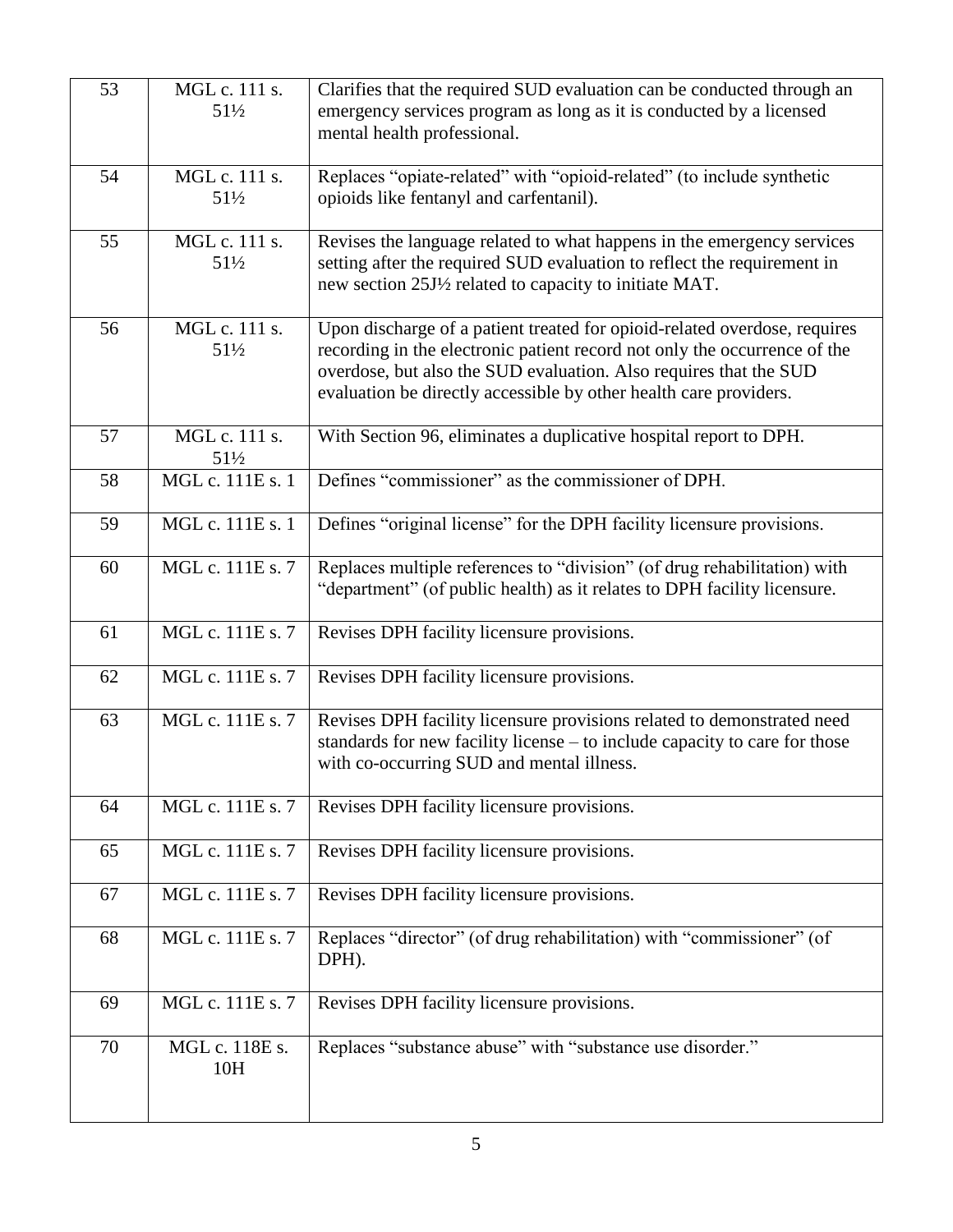| 71 | MGL c. 118E s.<br><b>10L (NEW)</b>      | Ensures no extra co-pay when filling the remaining portion of a<br>prescription previously partially filled.                                                                                                                               |
|----|-----------------------------------------|--------------------------------------------------------------------------------------------------------------------------------------------------------------------------------------------------------------------------------------------|
| 72 | MGL c. 123 s. 35                        | Requires the superintendent of a Section 35 facility to provide timely<br>notice to the committing court and to the petitioner, if consent is obtained<br>from the committed person, when the committed person is being released<br>early. |
| 73 | MGL c. 123 s. 35                        | Requires the superintendent of a Section 35 facility to provide timely<br>notice to the committing court and to the petitioner, if consent is obtained<br>from the committed person, when the committed person is being<br>transferred.    |
| 74 | MGL c. 123 s. 35                        | Requires facilities used for a "Section 35" commitment for SUD to have<br>the capacity to provide MAT.                                                                                                                                     |
| 75 | MGL c. 127 s. 1                         | Adds a definition for "behavioral health counseling" and "commissioner"<br>in correctional facilities.                                                                                                                                     |
| 76 | MGL c. 127 s. 1                         | Adds a definition for "medication-assisted treatment" in correctional<br>facilities.                                                                                                                                                       |
| 77 | MGL c. 127 s. 1                         | Adds a definition for "qualified addiction specialist" in correctional<br>facilities.                                                                                                                                                      |
| 78 | MGL c. 127 s.<br>17B, 17C, 17D<br>(NEW) | Requires MAT for opioid-related SUD be made available under certain<br>circumstances in the state correctional system at MASAC, MCI-<br>Framingham, South Middlesex, and Cedar Junction.                                                   |
| 79 | MGL c. 175 s.<br>47FF                   | Replaces "substance abuse" with "substance use disorder."                                                                                                                                                                                  |
| 80 | MGL c. 175 s.<br>47GG                   | Replaces "substance abuse" with "substance use disorder."                                                                                                                                                                                  |
| 81 | MGL c. 175 s.<br>47JJ, 47KK<br>(NEW)    | Ensures no extra co-pay when filling the remaining portion of a<br>prescription previously partially filled. Requires insurance plans offer<br>access to and coverage for a broad range of pain management services.                       |
| 82 | MGL c. 175H s. 3                        | Extends pharmaceutical coupon prohibition to certain opioids.                                                                                                                                                                              |
| 83 | MGL c. 176A s.<br>8HH                   | Replaces "substance abuse" with "substance use disorder."                                                                                                                                                                                  |
| 84 | MGL c. 176A c.<br>8 <sub>II</sub>       | Replaces "substance abuse" with "substance use disorder."                                                                                                                                                                                  |
| 85 | MGL c. 176A s.<br>8LL, 8MM (NEW)        | Ensures no extra co-pay when filling the remaining portion of a<br>prescription previously partially filled. Requires insurance plans offer<br>access to and coverage for a broad range of pain management services.                       |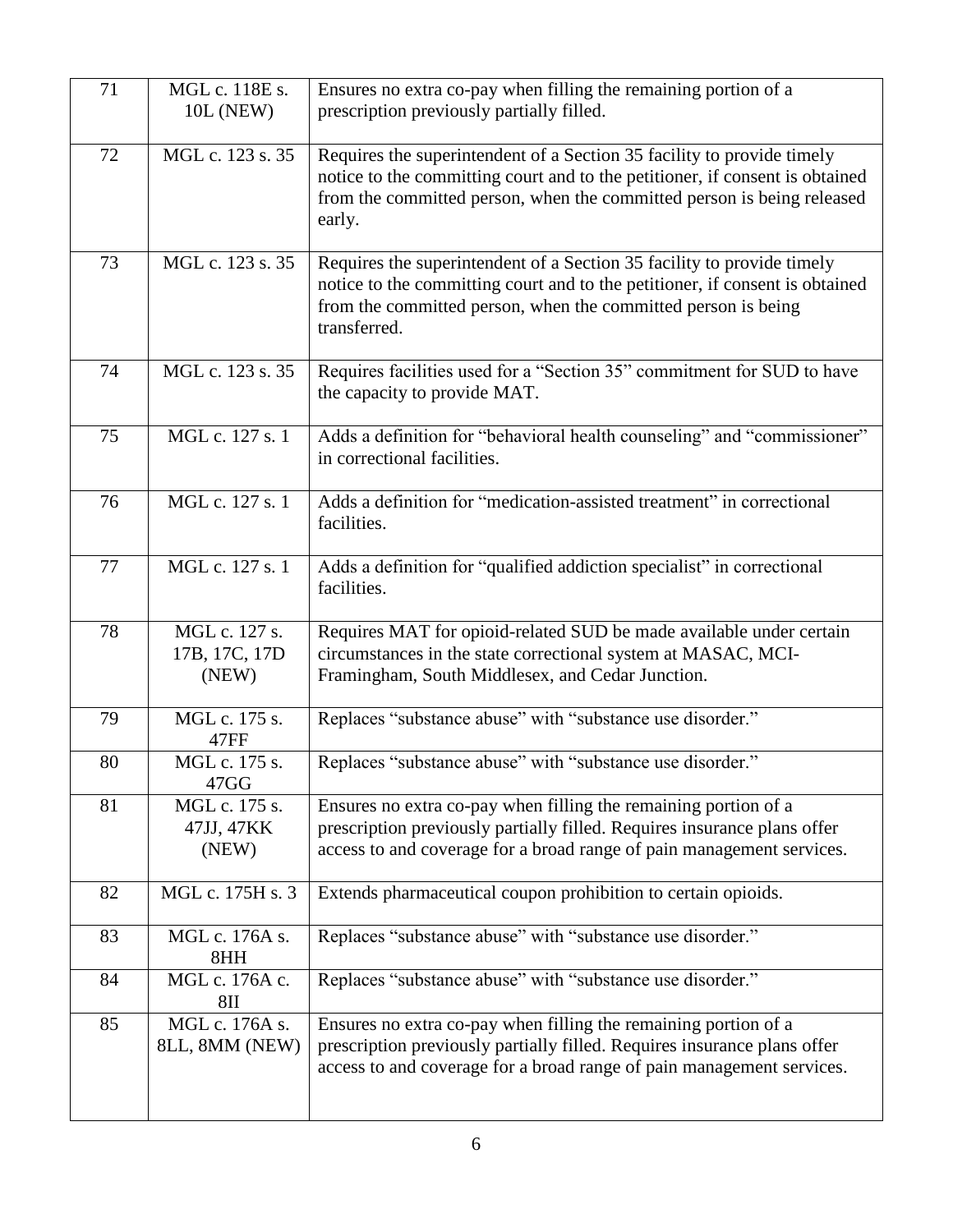| 86  | MGL c. 176B s.<br>4HH            | Replaces "substance abuse" with "substance use disorder."                                                                                                                                                            |
|-----|----------------------------------|----------------------------------------------------------------------------------------------------------------------------------------------------------------------------------------------------------------------|
| 87  | MGL c. 176B s.<br>$4$ II         | Replaces "substance abuse" with "substance use disorder."                                                                                                                                                            |
| 88  | MGL c. 176B s.<br>4LL, 4MM (NEW) | Ensures no extra co-pay when filling the remaining portion of a<br>prescription previously partially filled. Requires insurance plans offer<br>access to and coverage for a broad range of pain management services. |
| 89  | MGL c. 176G s.<br>4Z             | Replaces "substance abuse" with "substance use disorder."                                                                                                                                                            |
| 90  | MGL c. 176G s.<br>4AA            | Replaces "substance abuse" with "substance use disorder."                                                                                                                                                            |
| 91  | MGL c. 176G s.<br>4DD, 4EE (NEW) | Ensures no extra co-pay when filling the remaining portion of a<br>prescription previously partially filled. Requires insurance plans offer<br>access to and coverage for a broad range of pain management services. |
| 92  | MGL c. 1760 s. 2                 | Requires, as condition of accreditation, that insurance carriers meet<br>minimum standards regarding access to a broad range of pain<br>management services.                                                         |
| 93  | MGL c. 1760 s. 2                 | Makes a technical correction to the name of the center for health<br>information and analysis (CHIA).                                                                                                                |
| 94  | MGL c. 1760 s. 2                 | Requires that DOI consult with HPC in determining appropriate standards<br>for evidence-based pain management, including non-opioid treatments to<br>be applied in setting standards for insurance carrier coverage. |
| 95  | N/A                              | Describes factors for EOHHS to consider in developing the MCPAP for<br>pain and the MCPAP for SUD programs.                                                                                                          |
| 96  | N/A                              | With Section 57, eliminates a duplicative hospital report to DPH and<br>sunsets the reporting requirement after 5 years.                                                                                             |
| 97  | N/A                              | Directs DOC to establish protocols for informed consent for MAT.                                                                                                                                                     |
| 98  | N/A                              | Establishes a pilot program for the delivery of MAT at 5 county<br>correctional facilities, including: Franklin, Hampden, Hampshire,<br>Middlesex and Norfolk counties.                                              |
| 99  | N/A                              | Directs DPH to develop recommendations for voluntary rehabilitative<br>alternatives to traditional disciplinary actions for health care<br>professionals, including dentists, with SUD.                              |
| 100 | N/A                              | Creates a harm reduction commission to evaluate evidence-based harm<br>reduction strategies, particularly the feasibility of establishing harm<br>reduction sites (a.k.a., safe injection sites).                    |